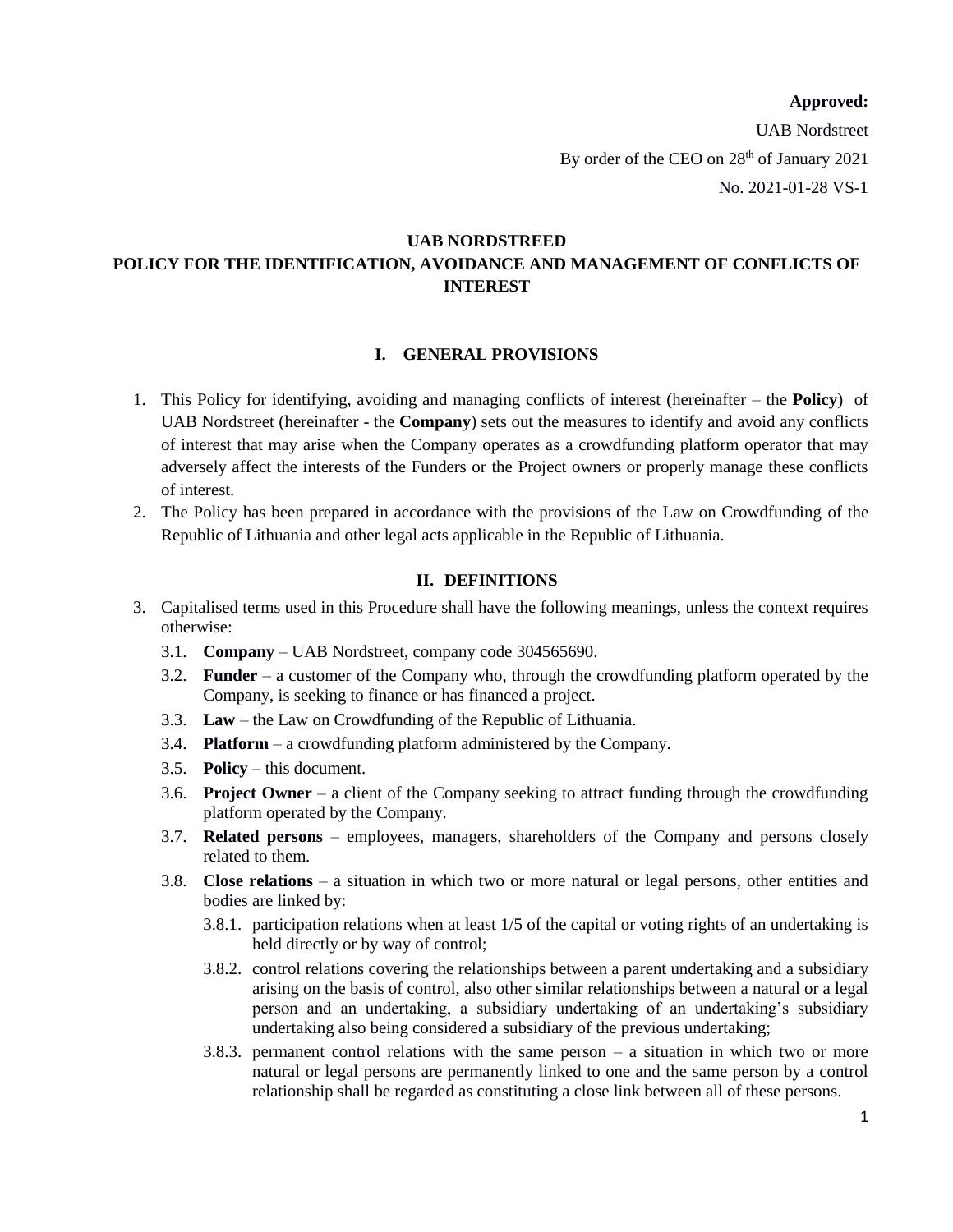4. Other terms used in the Policy shall be understood as defined in the Law or in the Platform Use Agreement, unless the context requires otherwise.

## **III. SITUATIONS WHICH HAVE CAUSED OR CAN CAUSE A CONFLICT OF INTERESTS**

- 5. Conflict of interest means a situation where the interests of different parties conflict with each other. Such conflicts may arise among:
	- 5.1. the Company (or Related Persons) and the Company's customers the Funders and the Project Owners;
	- 5.2. Funders and Project Owners;
	- 5.3. Funders and other Funders;
	- 5.4. Project Owners and other Project Owners.
- 6. In managing conflicts of interest, the Company continuously monitors and identifies situations where:
	- 6.1. the Company (or a Related person) may have financial benefits or avoid financial losses at the expense of the Funder and/or Project Owner;
	- 6.2. the Company (or Related Person) has an interest in the outcome of the service rendered to the Funder and/or Project Owner or as a result of a Funding Transaction concluded at the expense of the Funder and/or Project Owner that differs from the Funder's and/or Project Owner's interest in the outcome;
	- 6.3. the Company (or a Related person) has a financial or other interest in favouring the interests of one Funder and/or the Project Owner over the interests of the other Funders and/or Project Owners;
	- 6.4. the Company (or Related person) receives, or will receive, not from the Funder and/or Project Owner, the incentive measure that is related to the Funder and/or Project Owner and/or the service provided to the Funder and/or Project Owner or the financing transaction signed by him, and which can be provided in the form of money, goods or services, except in such a case as payments normally made.
- 7. Conflicts of interest within the Company may arise in the following key areas of practice:
	- 7.1. giving priority to projects related to the Company (or Related Persons) and their owners;
	- 7.2. the Funders and/or the Project Owners may be treated differently from other Funders or Project Owners depending on their direct or indirect relationship with the Company (or Related persons);
	- 7.3. Related persons may enter into Funding Transactions at their own expense using information known to them.
	- 7.4. certain Funders are given the opportunity to finance the project on more favourable terms than other Funders.
	- 7.5. certain Project Owners are given the opportunity to post the Project on the Platform on more favourable terms than other Project Owners.
- 8. In the event of a potential or emerging conflict of interest, the Company will in all cases seek to ensure that it acts in good faith in the best interests of the Funders and the Project Owners. Where a conflict of interest cannot be avoided, the Company shall make every effort to manage this conflict of interest and shall disclose to the Funders and Project Owners, in respect of whom such a conflict of interest exists or may occur, all information relating to this conflict of interest.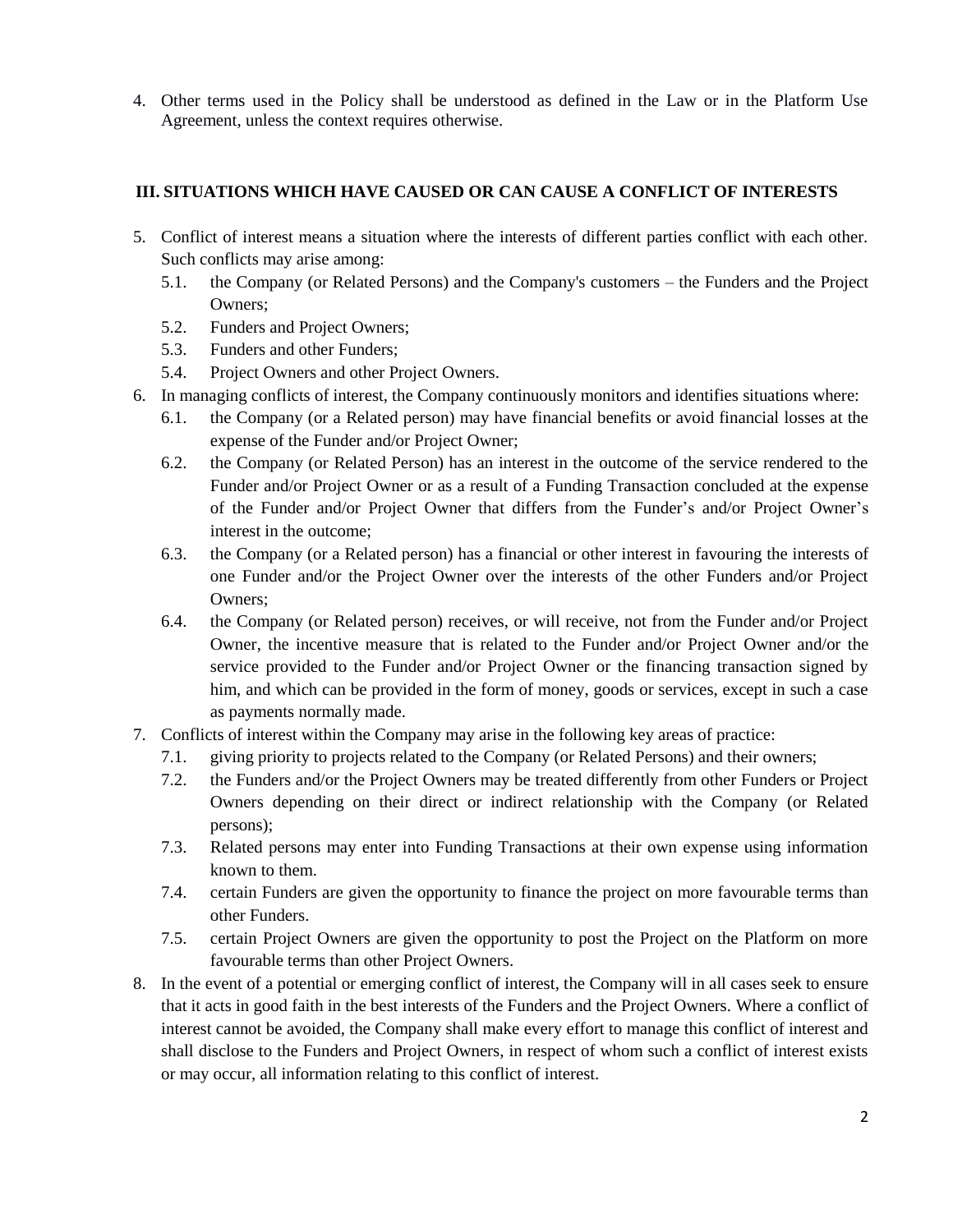## **IV. AVOIDANCE OF CONFLICTS OF INTEREST**

- 9. The Company applies conflict of interest avoidance as a key tool in managing potential conflicts of interest.
- 10. In avoiding conflicts of interest, the Company shall ensure that:
	- 10.1. employees, the CEO and shareholders of the Company declare and periodically update information regarding persons with whom they have close relations;
	- 10.2. all employees, managers and shareholders of the Company, in the performance of their functions, determine whether there is a conflict of interest;
	- 10.3. having identified the potential risk of a conflict of interest, the employee or shareholder of the Company shall immediately inform the CEO of the potential conflict of interest and indicate the nature of the potential conflict of interest;
	- 10.4. all actions taken by the Company (or any Related Persons) in relation to the Funder and the Project Owner are based solely on the interest of the said entities and are carried out objectively and impartially.
- 11. Upon receipt of a notice from an employee or shareholder of the Company, the CEO shall consider its reasonableness and make a decision regarding the reported conflict of interest. The decision of the CEO shall provide the avoidance or management of conflicts of interest (e.g. removal of an employee from the function and appointment of another employee, authorisation of the employee to continue his/her functions (or concluding a transaction related to the conflicts of interest), including the measures to ensure that the conflict of interest is managed).
- 12. The Company also takes the following measures to avoid conflicts of interest:
	- 12.1. the Company's employees, CEO and shareholders are committed to confidentiality, integral and professional treatment of the Funders and the Project Owners, always seeking to take into account the interests of the Funders and Project owners, independently of other Funders and Project owners, other activities, the Company or other Related persons;
	- 12.2. the employees, CEO and shareholders of the Company are made aware of the obligation to immediately notify the CEO (in the case of the CEO – the General Meeting of Shareholders) of any situations that cause or may cause a conflict of interest;
	- 12.3. ensures that the applicable Compensation Scheme for Related Persons does not allow the Related Persons to derive financial benefits from situations that cause or are likely to cause conflicts of interest;
	- 12.4. prohibits the Company's employees, managers and shareholders from publishing, exchanging information known to them that may adversely affect the interests of the Funders or the Project Owner, disclosing information that is not publicly available, and any other information related to the Funders or Project Owner that it is not necessary to perform the direct functions of the Company's employees or CEO in the Company;
	- 12.5. ensures that all Funders have access to the same information regarding the Project Owners and their Projects, and that Related Persons may not, for their own benefit or for the benefit of others, obtain additional sensitive information;
	- 12.6. verifies that the Company's employees are able to access and work only with the information necessarFy for the performance of their functions;
- 13. The CEO or a person appointed by the CEO shall oversee the effectiveness of the Company's measures to avoid, detect and manage conflicts of interest. In performing these functions, the CEO or a person authorised by the CEO shall: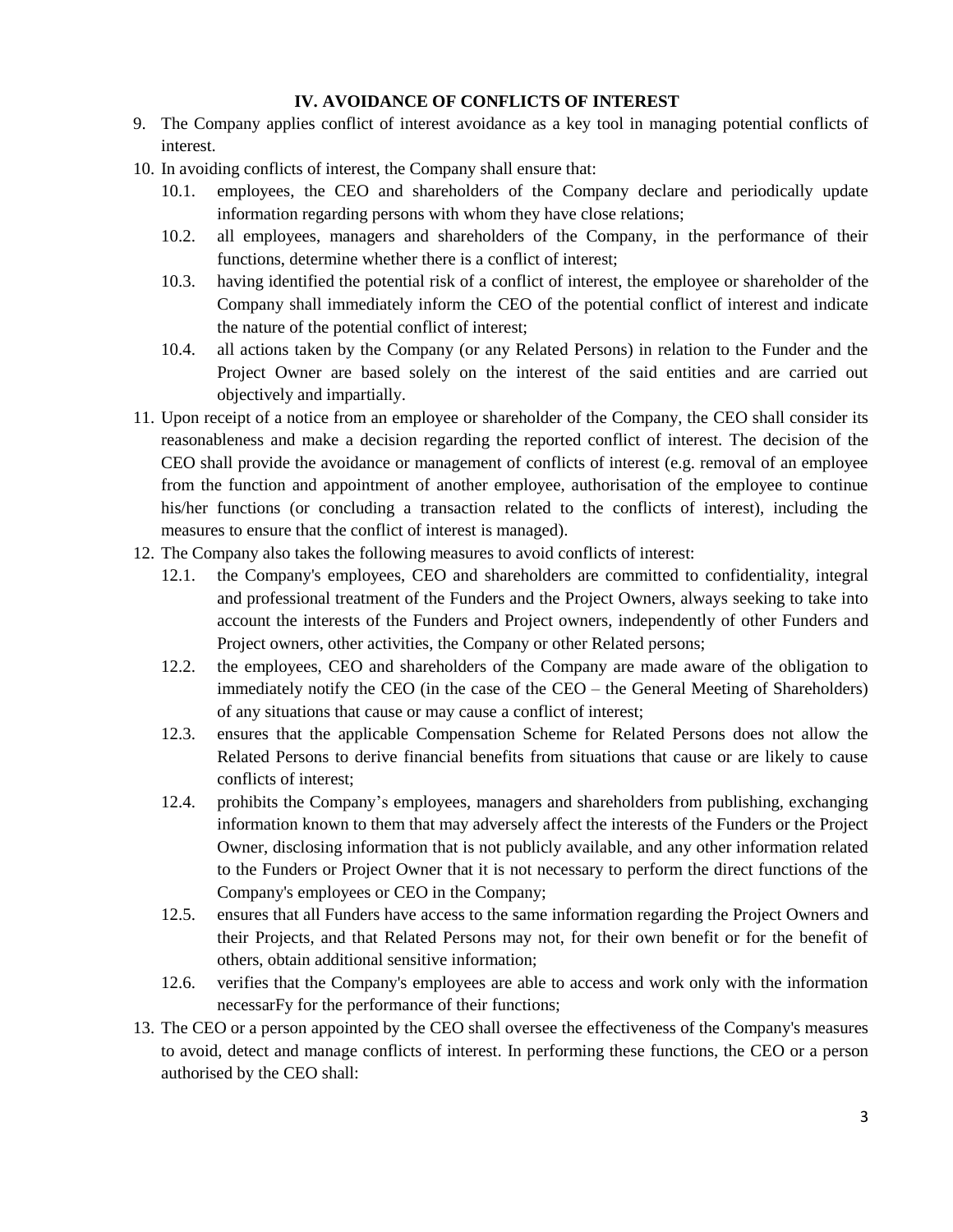- 13.1. periodically, at least once a year, review the provisions of the Policy and the Company's internal procedures and ensure their compatibility with the legal requirements applicable to the Company's activities;
- 13.2. inform the Company's employees, CEO and shareholders about the conflict of interest management procedures implemented in the Company;
- 13.3. advise the related persons whether a potential or actual conflict of interest exists in a particular situation and how it should be managed;
- 13.4. perform other actions aimed at the proper and timely identification and management of conflicts of interest.

### **V. MANAGEMENT OF CONFLICTS OF INTEREST**

- 14. In the event that the Company determines that a conflict of interest cannot be avoided and may affect or adversely affect the interests of the Funder or the Project Owner, the Funder and/or the Project Owner must be informed of the conflict of interest, indicating the nature, source of the conflict and the means of appropriate management of such conflict.
- 15. The Company must collect documents that substantiate that the conflict of interest could not be avoided, as well as documents that confirm that the potential or actual conflict of interest has been duly notified to the Funder and/or the Project Owner.
- 16. In cases where the Project Owner is related to the Company through property or other relationships (through executives, shareholders, etc.), the Company shall apply the following measures of conflict of interest management:
	- 16.1. Funders are informed of the relationship between the Project Owner and the Company in the Project Description;
	- 16.2. the Project Owner's Project shall be evaluated in accordance with the Company's internal procedures by those employees of the Company who have no relationship with the Project Owner; such employee is appointed by the CEO or his authorised person;
	- 16.3. contracts with Project Owners are signed, executed, supervised, decisions on their termination and transfer for recovery are made by those employees of the Company who have no relations with the Project Owner;
	- 16.4. the measures taken to manage conflicts of interest are documented;
	- 16.5. if there is no possibility of managing a potential conflict of interest and there is a risk that the interests of the Funders may be adversely affected, the Company refuses to enter into or maintain a business relationship with such Project Owner;
- 17. In order to properly manage conflicts of interest, the Company shall also ensure that:
	- 17.1. the Related Persons, for the purpose of personal gain, would not adversely affect the Company, other Related Persons, the Funders or the Project Owners;
	- 17.2. the Related Persons would not be able to participate in adopting specific decisions regarding the Funder or the Project Owner if such involvement would undermine the effective management of conflicts of interest;
	- 17.3. in cases where the Company's employee or shareholder, who is working directly with the Project Owners' assessment, funds the Projects for personal purposes, he or she must inform the CEO and obtain permission to do so. In all cases, such funding shall be carried out on terms no more favourable than those of other Funders.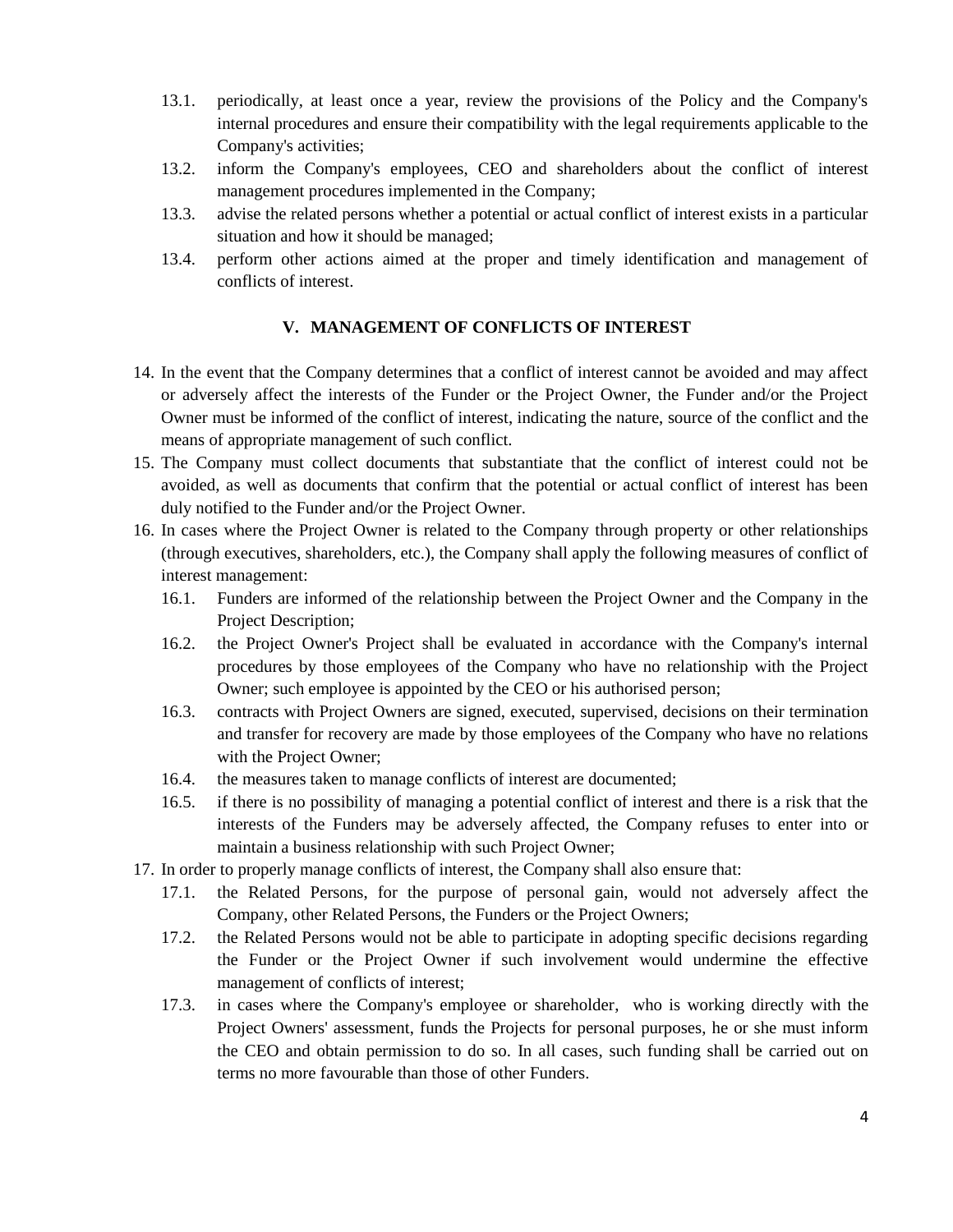- 18. A conflict of interest shall not be deemed to exist where the Company or Related Persons fund a project in the following cases: the remaining eligible amount of the Project is less than the minimum project financing limit set by the Company and the Company seeks to close the Project without giving priority to any Funder.
- 19. In cases of an existing or potential conflict of interest that cannot be avoided or adequately managed by the means specified in the Policy, the Company shall inform persons who may be adversely affected by the conflict of interest and its intended actions to avoid or manage it.

# **VI. MANAGEMENT OF CONFLICTS OF INTEREST BETWEEN FUNDERS AND PROJECT OWNERS**

- <span id="page-4-0"></span>20. The Company shall ensure that all Funders are accorded the same terms and conditions for funding projects published on the Platform, except when:
	- 20.1. more favourable conditions for Funders who finance a certain minimum amount are established (e.g., higher interest rates are applied to Funders who finance a larger amount);
	- 20.2. the Funder is allowed to take advantage of the Company's more favourable terms at the expense of the Company (e.g., the Company provides the Funders with the opportunity to receive additional interest as compensation for an unfunded project, as an incentive to fund the project for the first time, or as an incentive to offer other potential clients to finance the project);
	- 20.3. The Funders are involved in different stages of financing of the same project.
	- 20.4. The Funders agree with the General Provisions of the Automatic Investment Agreement (hereinafter—Automatic Investment Agreement) and in their account in the Platform, pursuant to the Automatic Investment Agreement, determine and approve the criteria and parameters of automatic investment (hence Funders acquire the priority right to finance the projects published in the Platform since their Proposals are submitted automatically).
- 21. The Company shall disclose information on any of the more favourable terms provided for in paragraph [20](#page-4-0) to the Funders on the website of the Platform it administers, along with information on the funding conditions for specific projects.
- 22. In certain cases, the Company may propose to the Project Owner, who has published the Project on the Platform, to reduce the amount sought for financing. In order to manage potential conflicts of interest related to this opportunity, the Company announces such opportunity in the Platform along with information on a particular project. Similarly, by offering the Project Owner a reduction in the amount to be collected, the Company shall ensure that the amount sought is in any event not reduced by more than 30% of the original amount sought.

# **VII. MANAGEMENT OF CONFLICTS OF INTEREST IN CASES WHERE THE COMPANY IS THE PROJECT OWNER**

23. The Company (and its Related persons) also has the right to be Project owners and to publish its projects on the Platform. In such situations the Company undertakes to conduct itself with all due care, correctly, professionally and in the best interests of its clients – the Funders. In such a case the Company takes the following measures: